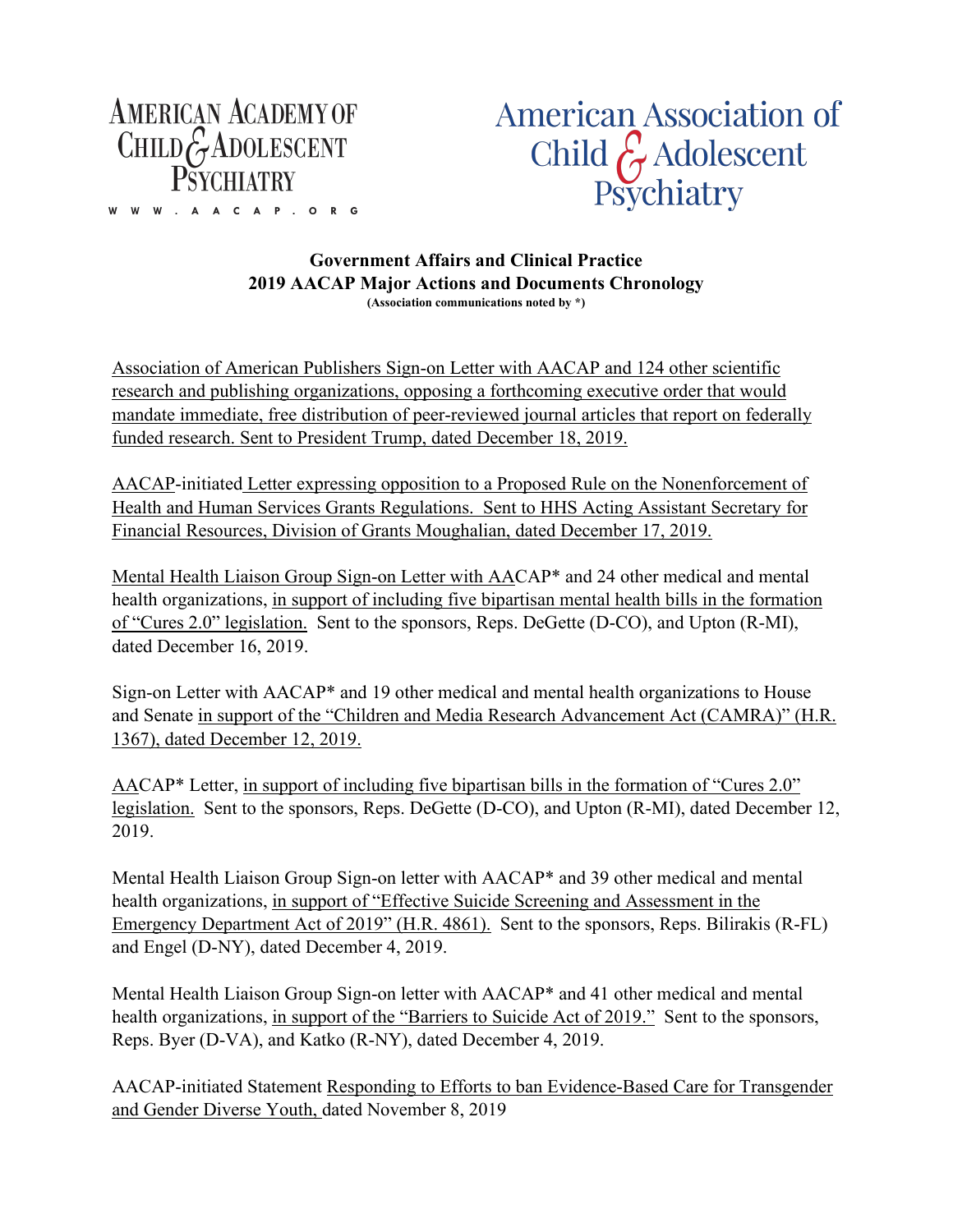AACAP\* Joint Letter with AMA and over 100 other specialty and state medical associations, expressing scope of practice concerns with the October 3, 2019 Executive Order entitled, "Protecting and Improving Medicare for our Nation's Seniors." Sent to HHS Secretary Azar, dated October 29, 2019.

AACAP\* Joint Letter with 110 other medical and mental health organizations, expressing concerns about current legislative approaches for addressing the issue of surprise medical bills, including recommendations for maintaining marketplace balance while protecting patients from unexpected coverage gaps. Sent to Sens. McConnell (R-KY), Majority Leader, and Schumer (D-NY), Democratic Leader, Speaker Pelosi (D-CA), and Minority Leader McCarthy (R-CA), dated October 17, 2019.

Mental Health Liaison Group Letter with AACAP\* and 40 other medical and mental health organizations, in support of the "Resilience Investment, Support, and Expansion (RISE) from Trauma Act" (S.1770, H.R. 3180). Sent to the sponsors, Sens. Durbin (D-IL), and Murkowski (R-AK), and Reps. Danny Davis (D-IL), and Gallagher (R-WI), dated October 16, 2019.

AACAP Joint Amicus Brief with AAMC and other organizations opposing the Administration's efforts to reverse the DACA program, filed October 7, 2019.

AACAP Joint Amicus Brief arguing that the Administration's recession of DACA was arbitrary and capricious and will result in significant damage to the children of DACA recipients, dated October 7, 2019.

Mental Health Liaison Group Letter with AACAP\* and 5 other medical and mental health organizations, in support of the "Resilience Investment, Support, and Expansion (RISE) from Trauma Act" (S.1770, H.R. 3180). Sent to the sponsors, Sen. Durbin (D-IL) and Rep. Danny Davis (D-IL), dated September 23, 2019.

AACAP-initiated Comment Letter on 2020 Revisions to Payment Policies under the Physician Payment Schedule and Other Changes to Part B Payment Policies. Sent to HHS Centers for Medicare & Medicaid Services Administrator Verma, dated September 18, 2019.

AACAP-initiated Letter to Dr. Sigounas, Administrator, and Dr. Washko, Director, Bureau of Health Workforce, Health Resources and Services Administrator, contesting and seeking further information on its behavioral health workforce projections, 2016-2030, and workforce simulation model, dated September 11, 2019.

Catherine Martin, MD, represented and spoke on AACAP's behalf on the health dangers of ecigarettes to the HHS CDC Interagency Committee on Smoking and Health, dated September 9, 2019.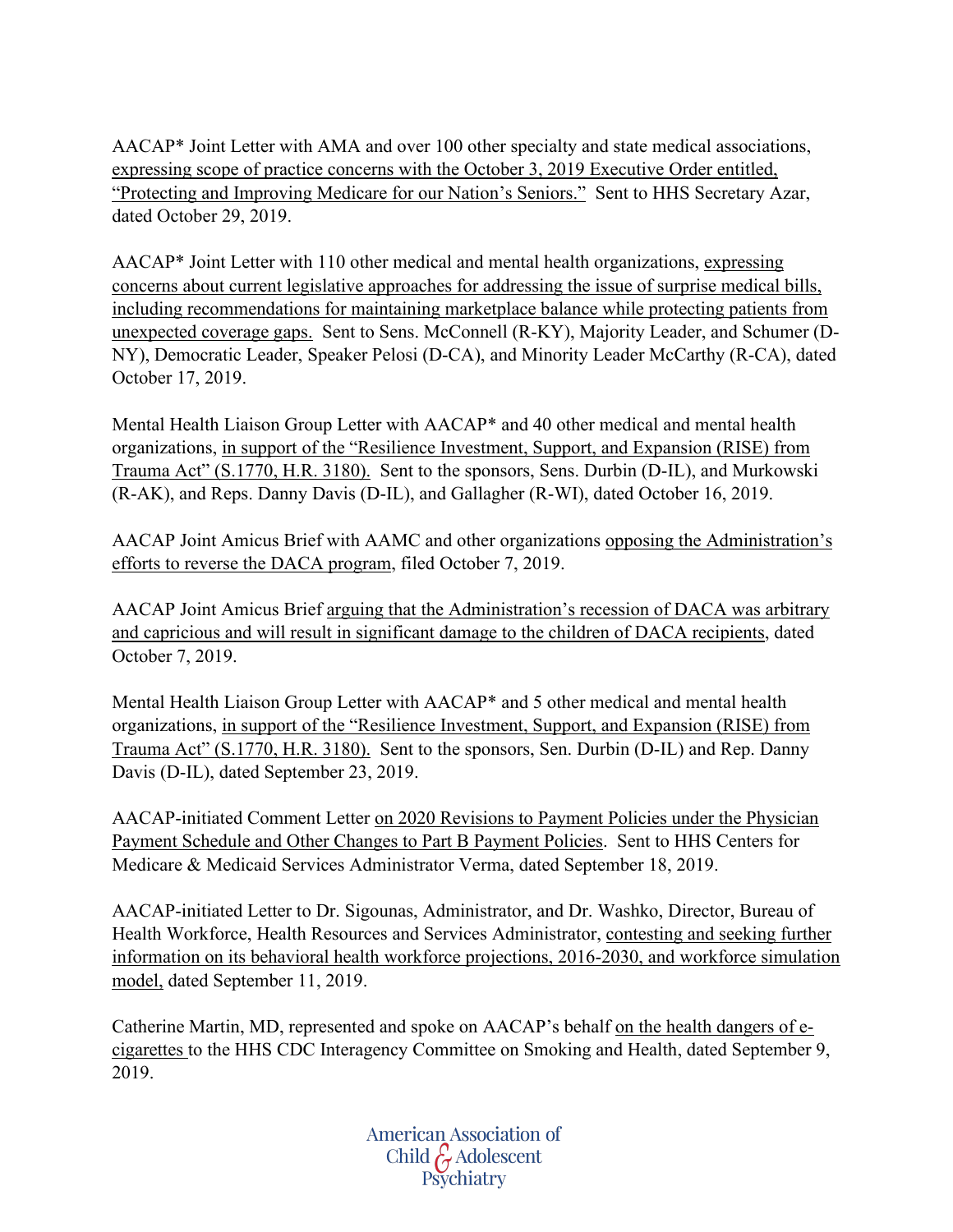AACAP Joint Amicus Brief with the APA (Psychiatry) and other organizations opposing the Administration's efforts to change the terms of the 1997 Flores Settlement Agreement, dated August 28, 2019.

AACAP-initiated Statement opposing the Trump Administration's proposed changes to the 1997 Flores Settlement Agreement, dated August 27, 2019.

Mental Health Liaison Group Letter with AACAP\* and 38 other medical and mental health organizations, in support of the "Mental Health Professionals Workforce Shortage Loan Repayment Act of 2019," (H.R. 2431). Sent to the sponsors, Reps. Katko (R-NY), and Napolitano (D-CA), dated July 31, 2019.

Joint Letter with AACAP\* and 12 other medical and mental health organizations, in support of the "Humanitarian Standards for Individuals in Customs and Border Protection Custody Act," (H.R. 3239). Sent to Reps. Pelosi (D-CA), Speaker, Hoyer (D-MD), Majority Leader, Clyburn (D-SC), Majority Whip, and Ruiz, MD (D-CA), U.S. House of Representatives, dated July 22, 2019.

Joint Letter with AACAP\* and 16 other medical and mental health organizations, urging the removal of proposed language in the 2020 National Defense Authorization Act (NDAA) that would eliminate military medical billets and graduate medical education programs throughout the Military Health System. Sent to Sens. Inhofe (R-OK), Chairman, and Reed (D-RI), Ranking Member, Senate Armed Services Committee, Reps. Smith (D-WA), Chairman, and Thornberry (R-TX), Ranking Member, House Armed Services Committee, Sens. Tillis (R-NC), Chairman, and Kirsten Gillibrand (D-NY), Ranking Member, Senate Armed Services Committee Subcommittee on Personnel, Reps. Speier (D-CA), Chairwoman, and Kelly (R-MS), Ranking Member, House Armed Services Committee Subcommittee on Military Personnel, dated July 19, 2019.

Joint Letter with AACAP\* and 47 other medical and mental health organizations, in support of Section 4 of the "EMPOWER for Health Act of 2019," (H.R. 2781). Sent to the sponsors, Reps. Schakowsky (D-IL) and Burgess, MD (R-TX), dated July 17, 2019.

Joint Letter with AACAP<sup>\*</sup> and 69 other medical and mental health organizations, in support of the "American Dream and Promise Act of 2019", (H.R. 6), and the "Dream Act of 2019", (S. 874). Sent to Sens. McConnell (R-KY), Majority Leader, and Schumer (D-NY), Minority Leader, Sens. Graham (R-SC), Chairman, and Feinstein (D-CA), Ranking Member, Senate Judiciary Committee, dated July 9, 2019.

Joint Letter with AACAP\* and 13 other medical and mental health organizations, in support of the "Humanitarian Standards for Individuals in Customs and Border Protection Custody Act," (H.R. 3239). Sent to Reps. Nadler (D-NY), Chairman, and Collins (R-GA), Ranking Member,

> American Association of Child G Adolescent<br>Psychiatry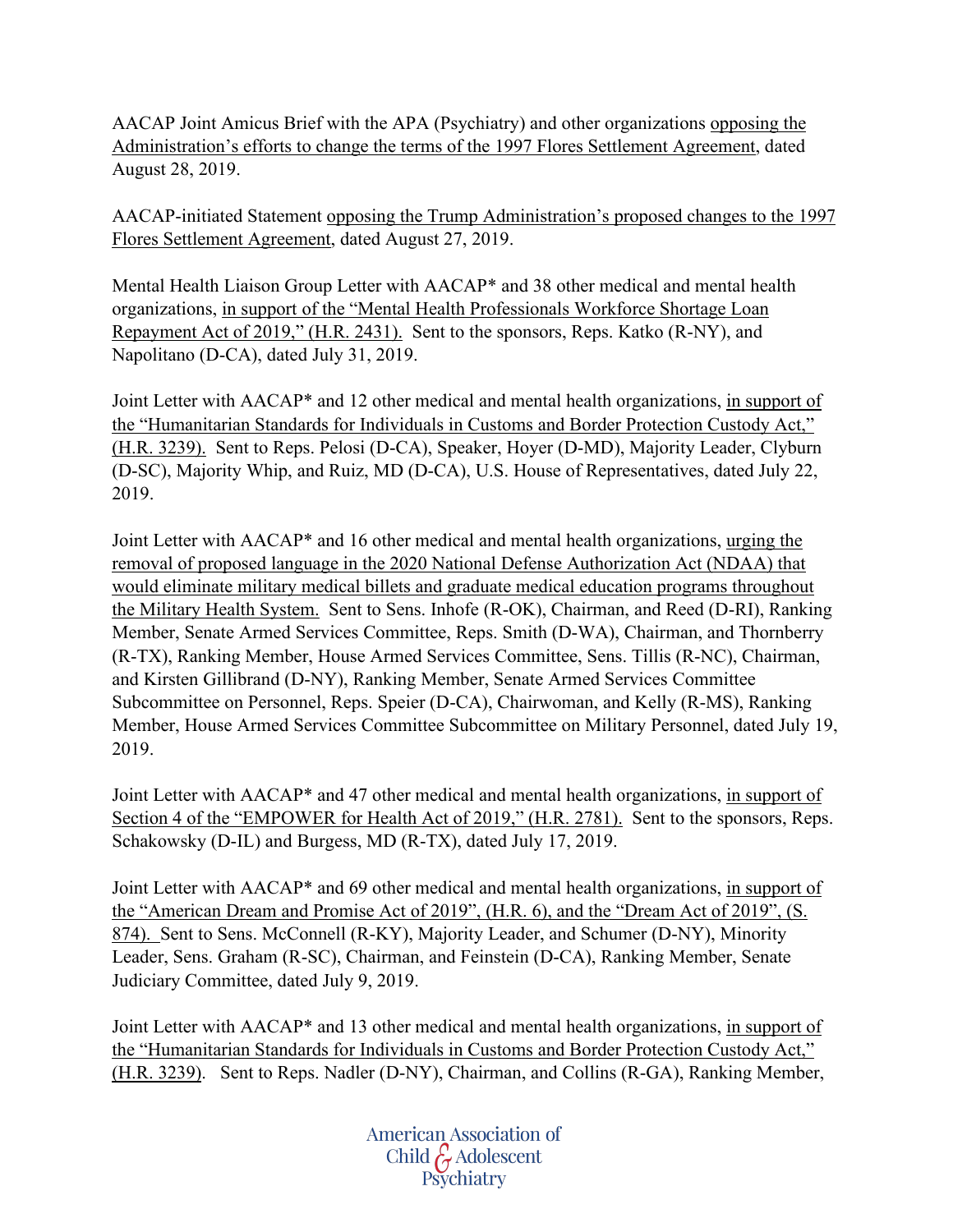House Judiciary Committee, and Reps. Thompson (D-MS), and Rogers (R-AL), Ranking Member, House Homeland Security Committee, dated June 18, 2019.

Mental Health Priorities Letter with 20 other medical and mental health organizations, supporting Child and Adolescent Mental Health Principles, dedicated to promoting the mental health and well-being of children and adolescents, dated June 13, 2019.

AACAP\* Joint Letter with 237 other medical and mental health organizations, in support of the "Vaccine Awareness Campaign to Champion Immunization Nationally and Enhance Safety (VACCINES) Act of 2019," (H.R. 2862). Sent to the sponsors, Reps. Kim Schrier, MD, FAAP, (D-WA), Eliot Engel, (D-NY), Kurt Schrader, (D-OR), Michael Burgess, MD, (R-TX), Gus Bilirakis, (R-FL), and Brett Guthrie, (R-KY), dated June 7, 2019.

Mental Health Liaison Group Joint Letter with AACAP\* and 56 other medical and mental health organizations, in support of the "Mental Health Parity Compliance Act of 2019", (S.1737). Sent to the sponsors, Rep. Katie Porter (D-CA) and Rep. Gus Bilirakis (R-FL), dated June 6, 2019.

AACAP\*-initiated Letter, in support of "Improving Mental Health Access from the Emergency Department Act," (H.R. 2519). Sent to the sponsor, Rep. Raul Ruiz, MD, (D-CA), dated June 6, 2019.

Mental Health Liaison Group Joint Letter with AACAP\* and 56 other medical and mental health organizations, in support of the "Mental Health Parity Compliance Act of 2019", (S.1737). Sent to Sen. Lamar Alexander (R-TN), Chairman, and Sen. Patty Murray (D-WA), Ranking Member, Committee on Health, Education, Labor and Pensions, dated June 5, 2019.

Mental Health Liaison Group Joint Letter with AACAP\* and 47 other medical and mental health organizations, in support of the "Behavioral Health Coverage Transparency Act of 2019," (S.1576, H.R. 2874). Sent to the sponsors, Sen. Elizabeth Warren (D-MA), and Rep. Joseph Kennedy, III (D-MA), dated May 21, 2019.

AACAP-initiated Statement on Ketamine, drafted in response to a recent FDA press release, noting the lack of controlled studies in children and adolescents for ketamine or esketamine, urging caution when prescribing, and noting that esketamine is not proven to be safe or indicated and not currently recommended for this population, dated May 8, 2019.

AACAP Letter with APA taking issue with HRSA's recent erroneous child psychiatry workforce projection study, requesting that it be removed from its website, and asking that it work with our organizations to republish credible studies, as soon as possible. Sent to George Sigounas, MS, PhD, Administrator, Heath Resources and Services Administration, and Michelle Washko, PhD, Director Bureau of Health Workforce, Heath Resources and Services Administration, U.S. Department of Health and Human Services, dated April 24, 2019.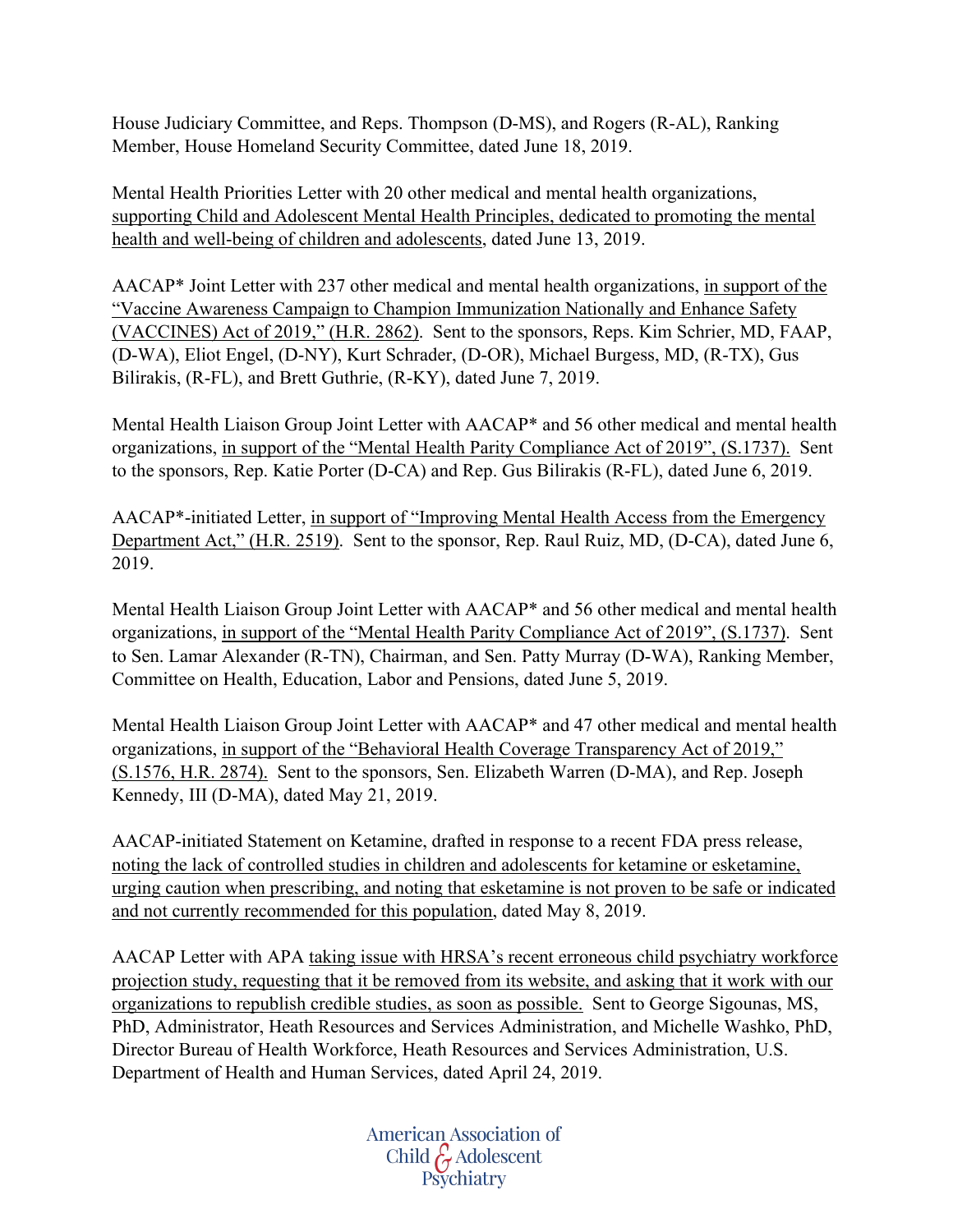AACAP Joint Letter with 66 other medical and mental health organizations, expressing disagreement with HRSA's latest mental health workforce projections and offering assistance in recalculating them. Sent to George Sigounas, MS, PhD, Administrator, Heath Resources and Services Administration, U.S. Department of Health and Human Services, dated April 22, 2019.

AACAP\*-initiated Letter, in support of the "Dream Act of 2019," (S. 874). Sent to the sponsors, Sens. Lindsey Graham (R-SC), and Richard Durbin (D-IL), dated April 17, 2019.

AACAP\*-initiated Letter, in support of the "American Dream and Promise Act of 2019," (H.R. 6). Sent to the chief sponsor, Rep. Lucille Roybal-Allard (D-CA), dated April 17, 2019.

AACAP\* Joint letter with 45 other medical and mental health organizations, in support of level funding for FY 2020 for Screening and Treatment for Maternal Depression and for the Pediatric Mental Health Care Access Program. Sent to Sens. Roy Blunt (R-MO), Chair, and Patty Murray (D-WA), Ranking Member, Senate Appropriations Subcommittee on Labor, Health and Human Services, Education & Related Agencies, and to Reps. Rosa DeLauro (D-CT), Chairwoman, and Tom Cole (R-OK), Ranking Member, House Appropriations Subcommittee on Labor, Health and Human Services, dated April 10, 2019.

AACAP\* Joint Letter with 26 other medical and mental health organizations, in support of \$400 million in FY 2020 funding for The Children's Hospitals Graduate Medical Education (CHGME) program. Sent to Sens. Roy Blunt (R-MO), Chair, and Patty Murray (D-WA), Ranking Member, Senate Appropriations Subcommittee on Labor, Health and Human Services, Education & Related Agencies, and to Reps. Rosa DeLauro (D-CT), Chairman, and Tom Cole (R-OK), Ranking Member, House Appropriations Subcommittee on Labor, Health and Human Services, dated April 8, 2019.

AACAP-initiated Letter, requesting clarification on recent testimony regarding mental health screening of migrant youth by HHS and its contractors. Sent to HHS Secretary Azar, dated April 8, 2019.

AACAP\* Joint Letter with 30 other medical and mental health organizations, in support of continued funding to help states develop "plans of safe care" for infants with prenatal substance exposure. Sent to Sen. Richard Shelby (R-AL), Chair of the Senate Appropriations Committee, and Rep. Nita Lowey (D-NY), Chair of the House Appropriations Committee, dated April 8, 2019.

AACAP\*-initiated Letter, in support of legislation that "Short Term-Limited Duration Insurance shall have no force or effect," (H.R. 1010). Sent to the chief sponsor, Rep. Kathy Castor (D-FL), dated April 5, 2019.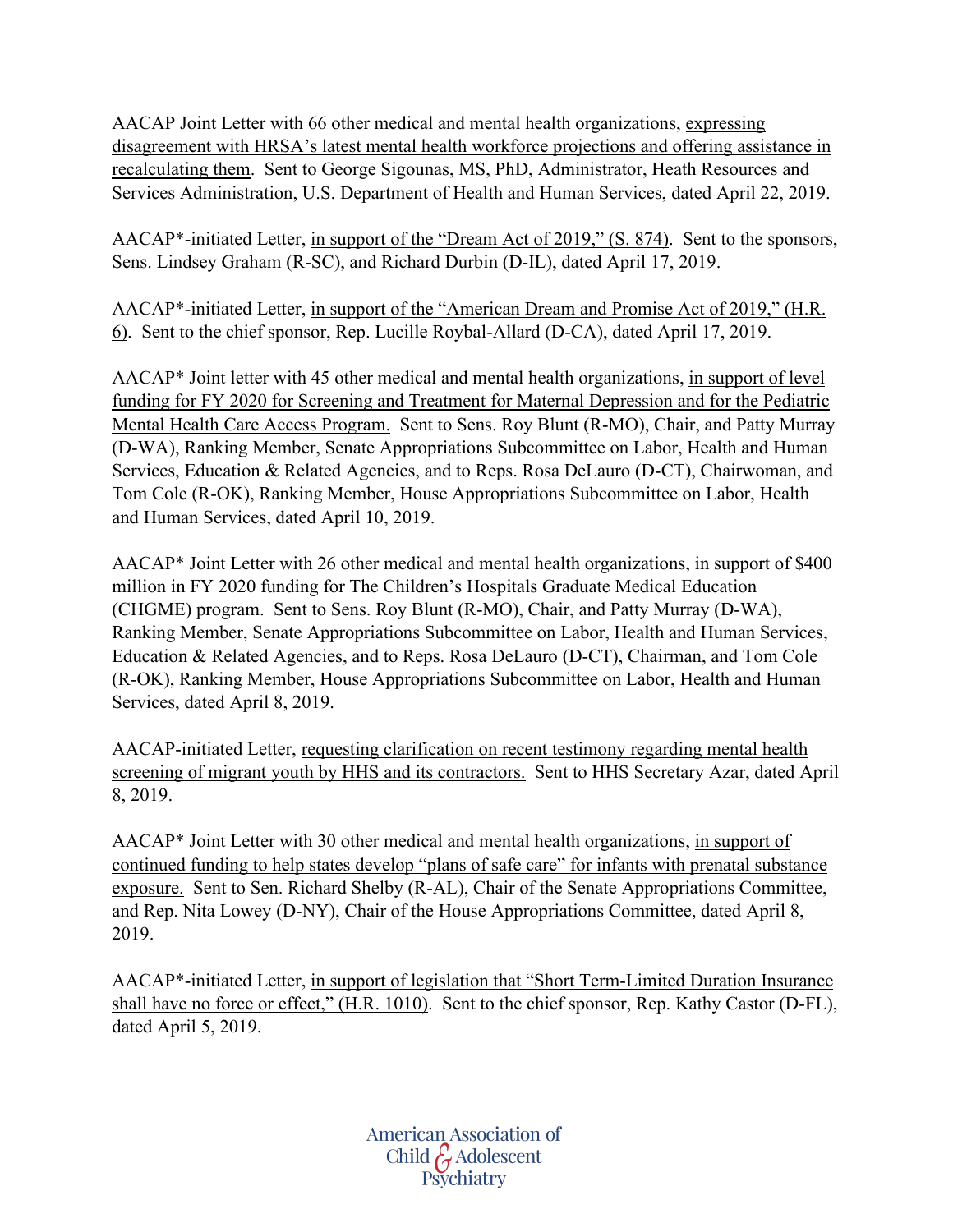AACAP\*-initiated Letter, in support of the "Protecting Americans with Preexisting Conditions Act of 2019," (H.R. 986). Sent to the chief sponsors, Reps. Ann McLane Kuster (D-NH), Donald Beyer, Jr. (D-VA), and Joe Courtney (D-CT), dated April 5, 2019.

AACAP\* Joint Letter with 31 other medical and mental health organizations, in support of The "Advancing Care for Exceptional Kids Act of 2019" ("ACE Kids Act"), (S. 317/H.R. 1226). Sent to the sponsors, Sens. Chuck Grassley (R-IA), Michael Bennet (D-CO), and Reps. Kathy Castor (D-FL), Anna Eshoo (D-CA), Jaime Herrera Beutler (R-WA), and Gus Bilirakis (R-FL), dated March 25, 2019.

Mental Health Liaison Group Joint Letter with AACAP\* and 50 other mental health organizations, in support of the "Mental Health Services for Students Act of 2019" (H.R. 1109). Sent to the chief sponsors, Reps. Grace Napolitano (D-CA) and John Katko (R-NY), dated March 22, 2019.

AACAP\* Joint Letter with 32 other medical organizations, in support of the "Resident Education Deferred Interest Act", (H.R. 1554). Sent to the sponsor, Rep. Brian Babin, DDS (R-TX), and Reps. Bill Posey (R-FL), Paul Gosar (R-AZ), Steve Stivers (R-OH), and Andy Harris, MD (R-MD), dated March 19, 2019.

Mental Health Liaison Group Joint Letter with AACAP\* and 42 other mental health organizations, in support of recommended appropriations for FY 2020 SAMHSA and HRSA grants and programs. Sent to Sens. Lamar Alexander (R-TN), Chair, Senate Committee on Health, Education, Labor and Pensions, and Patty Murray (D-WA), Ranking Member, dated March 7, 2019.

AACAP Letter with 78 other mental health and medical organizations, in support of funding at least \$698 million for Title V Maternal and Child Health (MCH) Services Block Grant. Sent to Senator Roy Blunt (R-MO), Chairman, Senate Appropriations Subcommittee on Labor, Health, and Human Services, Sen. Patty Murray (D-WA), Ranking Member, and Reps. Rosa DeLauro (D-CT), Chair, House Labor and Human Resources Appropriations Subcommittee and Tom Cole (R-OK), Ranking Member, dated March 7, 2019.

AACAP\*-initiated Letter in opposition to Maryland SB302, which would prohibit and criminalize ECT for minors. Sent to State Sen. Delores Kelley, dated March 1, 2019.

Mental Health Liaison Group Joint Letter with AACAP\* and 42 other mental health organizations, in support of actions on the federal and state level to address rising health care costs. Sent to Senator Lamar Alexander (R-TN), Chairman, Senate Committee on Health, Education, Labor and Pensions, and Senator Patty Murray (D-WA), Ranking Member on the committee, dated March 1, 2019.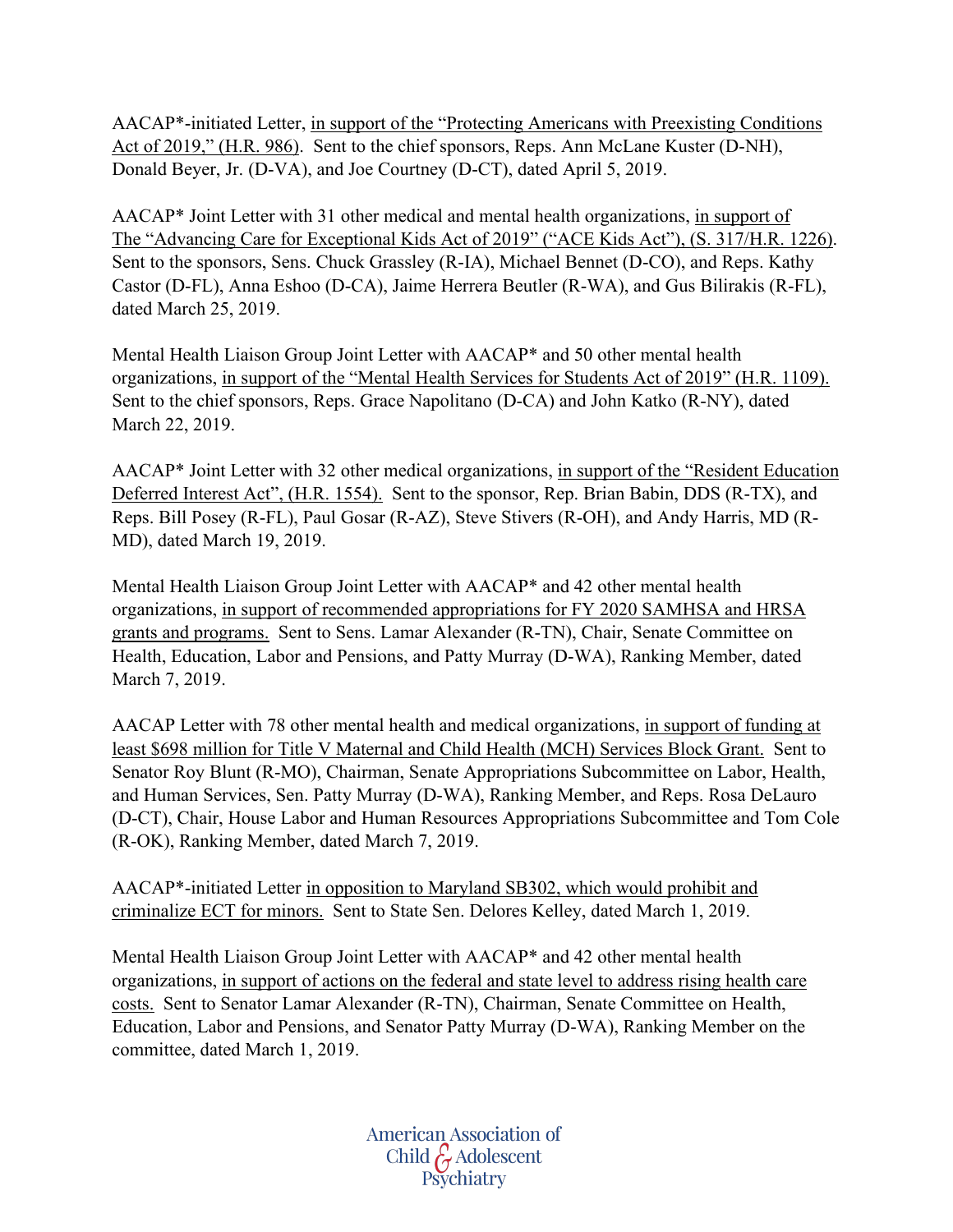AACAP\*-initiated Letter, in support of H.R. 8, the "Bipartisan Background Checks Act of 2019." Sent to Rep. Mike Thompson (D-CA), dated February 26, 2019.

AACAP\* Letter with APA, AAP, AMA and 162 other national, state and local medical, public health, and research organizations, asking for \$50 million in funding for CDC to conduct public health research into firearm morbidity and mortality prevention. Sent to Senate and House Appropriation Committee Leadership, dated February 21, 2019.

AACAP-initiated Letter, urging DEA to allow telemedicine prescribing for ADHD and other conditions under Federal Ryan Haight Act, as proposed by American Telemedicine Association. Sent to Acting U.S. Attorney General Whitaker and DEA Section Chief Federico, dated February 11, 2019.

AACAP Joint Response with 40 other medical and scientific organizations, providing feedback on the implications of Plan S for societies, scholarly publications, and the research community. Sent to cOAlition S, dated February 8, 2019.

AACAP\* Letter with AMA, APA, AAP, 59 other medical specialty societies, and 41 state medical societies, providing guidance on the development of legislation to address surprise billing and narrow networks. Sent to Chairman and Ranking Member of the House Ways and Means Committee, and other Congressional committee leaders, dated February 7, 2019

AACAP\* Letter with APA, NAMI, and 62 other medical specialty societies, urging the extension and expansion of the Certified Community Behavioral Health Clinic (CCBHC) demonstration to address the root causes and results of the opioid epidemic. Sent to Senate and House Majority and Minority Leaders, dated February 5, 2019.

AACAP\* Letter with 71 other medical specialty societies and physical and mental health organizations, supporting reauthorization of the Pediatric Subspecialty Loan Repayment program. Sent to Chairmen and Ranking Members of the House Energy and Commerce and Senate HELP committees, dated February 1, 2019.

AACAP-initiated Letter, providing comments on the draft strategy on reducing regulatory and administrative burdens relating to the use of health IT and EHRs. Sent to Don Rucker, MD, National Coordinator for Health Information Technology, HHS, dated January 28, 2019.

AACAP-initiated Letter, urging reconsideration of proposed changes to protected classes of drugs under Medicare Part D and Medicare Advantage programs. Sent to Administrator Verma, Centers for Medicare & Medicaid Services (CMS), dated January 24, 2019.

AACAP-initiated Letter to American Board of Medical Specialties, providing feedback on the draft report on Continuing Board Certification, dated January 15, 2019.

> American Association of Child G Adolescent<br>Psychiatry